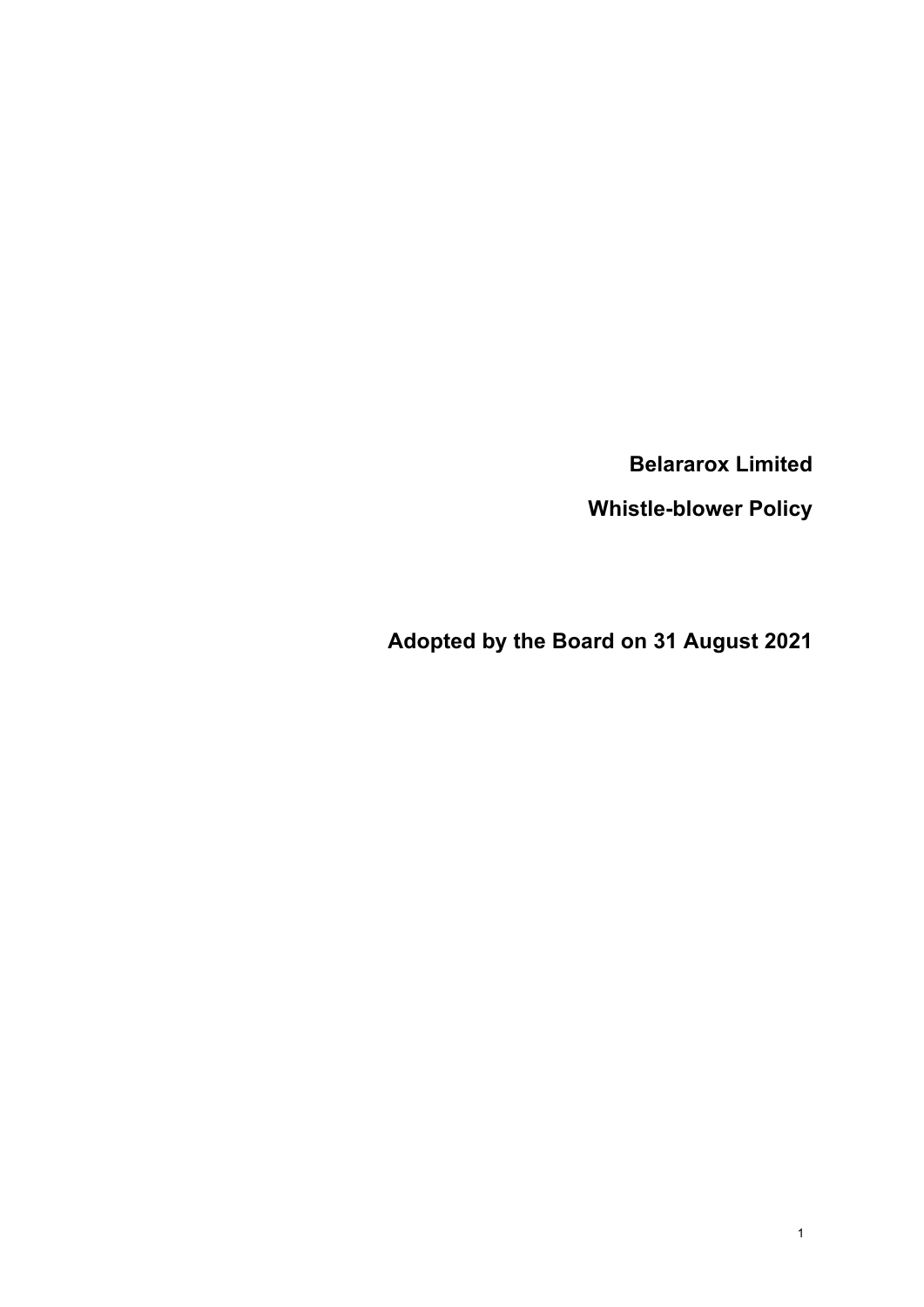## **1. POLICY STATEMENT**

Belararox Limited (**Belararox**) is committed to doing business in an honest and ethical manner. Belararox and any subsidiaries require all of its directors, officers and employees to observe high standards of business conducts and ethics, as well as full compliance with all applicable government laws, rules and regulations, corporate reporting and disclosure, accounting practices, accounting controls, auditing practices and other matters relating to fraud against shareholders.

A key test of Belararox's corporate governance status is whether there are both formal and informal structures in place to enable good news and bad news to travel rapidly to the appropriate destination.

To ensure that Belararox can meet this, we offer protection for individuals who report behaviour under this whistle-blower policy (**Policy**) and will ensure that such individuals are without fear of intimidation, disadvantage or reprisal.

Unless otherwise stated, all capitalised terms in this Policy have the meaning given to that term in the Glossary.

# **2. PURPOSE OF THIS POLICY**

The purpose of this Policy is to:

- (a) support Belararox's values and the Code of Conduct and to protect Belararox's longterm reputation;
- (b) provide you with an understanding of the types of behaviour and/or conduct that can be reported under this Policy;
- (c) explain the processes and procedures for reporting under this Policy. This includes information about who you can report to, what happens when you make a disclosure and the investigation process;
- (d) inform you about the protections available to you under this Policy and the law and who is eligible to benefit from such protections;
- (e) demonstrate how Belararox will ensure a safe and supportive environment for those that disclose breaches relating to Belararox, including how we will ensure your fair treatment in the working environment; and
- (f) ensure that Belararox meets its legal and regulatory obligations and aligns its practice with the ASX Corporate Governance Principles and Recommendations (4<sup>th</sup>) Edition).

### **3. SCOPE AND APPLICATION**

#### **3.1 Scope of Policy**

This Policy applies to all Eligible Persons who wish to disclose Reportable Conduct (as defined in section 4.1) regarding the activities of Belararox or any of its subsidiaries. All officers, employees and contractors of Belararox or any of its subsidiaries must comply with this Policy.

An **Eligible Person** means an individual that is:

- (a) any individual that is or has been an officer or an employee of Belararox;
- (b) a current or former contractor, consultant, supplier, service providers (or their employees or subcontractors) who supplies services or goods to Belararox;
- (c) an Associate of Belararox;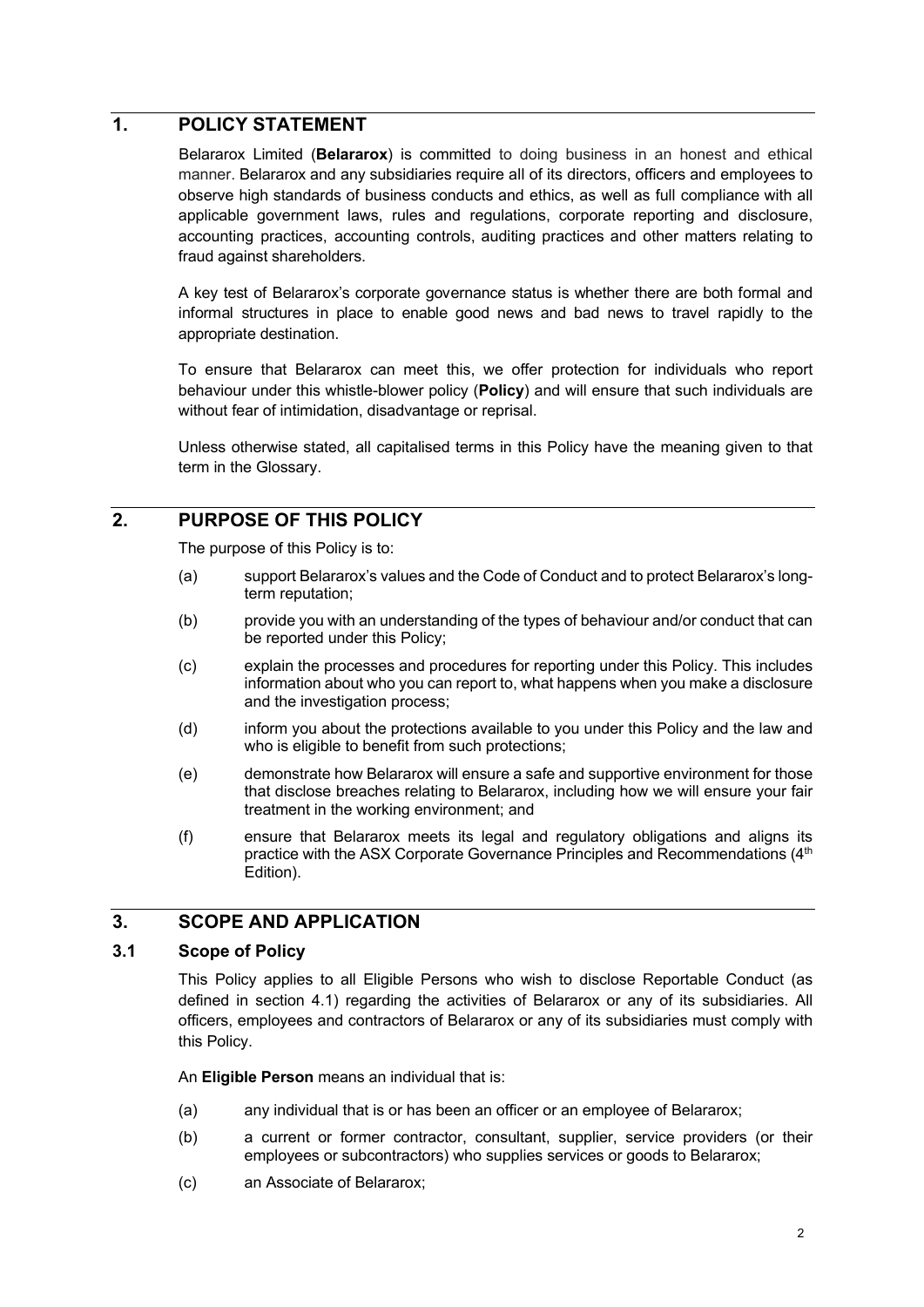- (d) a relative, dependant or spouse (which includes the married, de facto or registered partner) of an individual mentioned in this definition; or
- (e) an individual otherwise prescribed by the Regulations.1

## **3.2 Communication and availability of Policy**

This Policy is available to all employees, officers, and suppliers (and their employees or subcontractors) of Belararox. The Policy will be publicly available on Belararox's website at www.belararox.com.au All directors, officers and employees will be informed whenever significant changes are made. New directors, officers and employees will be provided with a copy of this Policy and will be educated about its importance.

### **3.3 Interaction with our other policies**

This Policy should be read in conjunction with our other policies including:

- (a) Code of Conduct;
- (b) Risk Management Policy;
- (c) Continuous Disclosure Policy;
- (d) Shareholder Communications Policy; and
- (e) Securities Trading Policy

# **4. PROTECTED DISCLOSURE**

## **4.1 Reportable Conduct**

The Policy is provided as a practical tool for helping Belararox to identify wrongdoing that may not be uncovered unless there is a safe and secure means for disclosing such wrongdoing.

Belararox expects and encourages individuals who become aware on reasonable grounds of circumstances of Reportable Conduct involving Belararox to initiate disclosure under this Policy.

You may make disclosure under this Policy if you have reasonable grounds to suspect that a Belararox director, officer, employee, contractor, supplier, tenderer or a related person of Belararox has engaged in conduct that is related to the misconduct or an improper state of affairs or circumstances implicating Belararox.

**Reasonable grounds** means that a reasonable person in your same position would suspect the information indicates that person involved with Belararox has engaged in conduct that is related to misconduct, an improper state of affairs or a breach of the law. A mere allegation with no supporting information is not likely to be considered as reasonable grounds, however a Whistle-blower does not need to prove their allegations and can still qualify for protection even if their disclosure turns out to be incorrect.

**Reportable Conduct** includes behaviour or conduct that constitutes:

- (a) an offence against, or a contravention of, the Corporations Legislation;
- (b) an offence against any other law of the Commonwealth that is punishable by imprisonment for a period of 12 months or more;
- (c) dishonest, fraudulent, or corrupt behaviour including insider trading, insolvent trading, and failure to comply with statutory accounting and reporting requirements;

<sup>1</sup> As at date of policy there are no Regulations in place in relation to the Australian Whistle-blower Laws.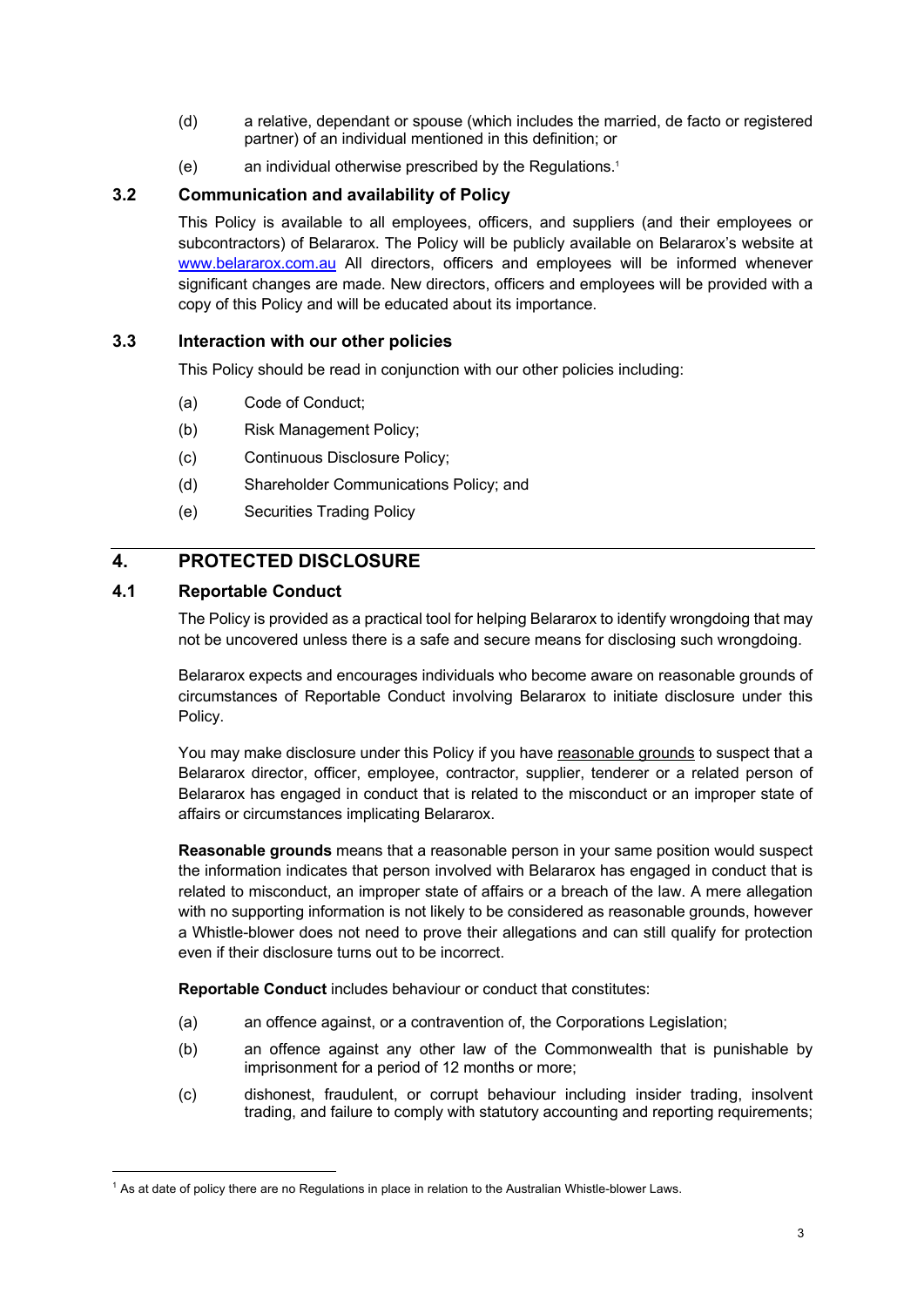- (d) illegal activities including breaches of state and federal criminal and/or civil legislation, harassment or intimidation, money laundering offences, terrorism financing, falsification of accounts and exploitation of legal loopholes;
- (e) unethical behaviour or behaviour that is otherwise in breach of the Code of Conduct, the Risk Management Policy or other Belararox policies. This includes inconsistencies in internal recording systems, alterations to company documents, abuse of authority and breaches of directors' duties;
- (f) behaviour that may cause financial or non-financial damage to Belararox or damage to Belararox's reputation, including abuse of property and environment;
- (g) behaviour that endangers or may endanger the health and safety of individuals such as the presence of improper work practices;
- (h) unlawful harassment, coercion, discrimination, victimisation or bullying that does not form part of a work-related grievance excluded under this Policy;
- (i) a danger to the public or the financial system, including conduct that indicates a significant risk to public safety or the stability of those systems even if it does not involve a breach of a particular law; and
- (j) a matter prescribed by the Regulations. <sup>2</sup>

### **4.2 Personal work-related grievances**

Personal work-related grievances relate to circumstances related to your employment that tend to have implications for you personally but do not have any significant implications for Belararox or relate to conduct that would qualify as Reportable Conduct.

Personal work-related grievances should be raised with your manager or supervisor at first instance however, such grievances may not be protected under this Policy. For example, disclosing an interpersonal conflict or workplace decisions that do not involve a breach of workplace laws are unlikely to be protected under this Policy. On the other hand, personal work-related grievances will be protected under this Policy if:

- (a) it includes information about misconduct, or information about misconduct includes or is accompanied by a personal work-related grievance (i.e. mixed disclosure);
- (b) the Whistle-blower seeks legal advice or representation about the operation of this Policy and the Whistle-blower protections under the Australian Whistle-blower Laws;
- (c) the grievance has significant implications for the Company (or any other company) that does not relate to the Whistle-blower;
- (d) the Whistle-blower suffers from or is threatened with detriment for making a disclosure; or
- (e) the disclosure relates to conduct referred to in sections 4.1(a), (b), (i) and (j).

#### **4.3 False disclosures**

It is important to note that false disclosures could have significant effects on Belararox's reputation and the reputations of its directors, officers and employees and could also cause a considerable waste of resources. Any deliberate false reporting of purported Protected Disclosures will not qualify for protection under this Policy and will be treated as a serious disciplinary matter.

 $<sup>2</sup>$  As at date of policy there are no Regulations in place in relation to the Australian Whistle-blower Laws.</sup>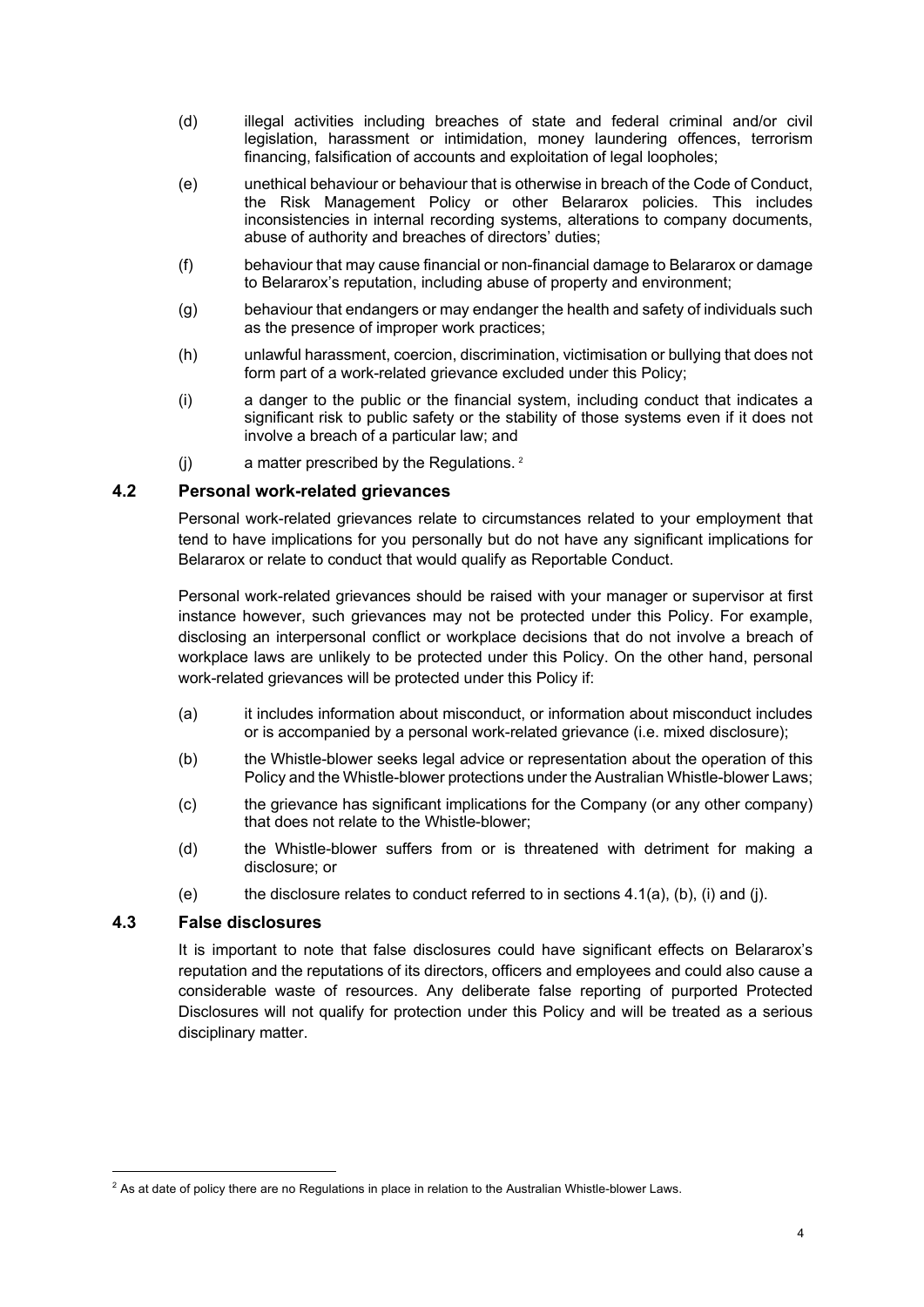# **5. DISCLOSURE OF REPORTABLE CONDUCT: MAKING A REPORT**

### **5.1 Avenues for reporting**

There are several avenues for you to make disclosure if you become aware of any behaviour that you consider on reasonable grounds to be Reportable Conduct under this Policy. In order to rely upon the whistle-blower protections, you must make a disclosure directly to an Eligible Recipient as set out in this section. It is the responsibility of the Whistle-blower to ensure that any Reportable Conduct is made to a person or party that satisfies the requirements of an Eligible Recipient.

A Whistle-blower qualifies for protection under this Policy and the Australian Whistle-blower Law from the time they make the disclosure, regardless of whether the Whistle-blower or the Eligible Recipient is aware that the disclosure qualifies for protection.

In order to identify and address wrongdoing as early as possible, Belararox encourages Whistle-blowers to discuss and report your concerns to your direct manager or supervisor. If you feel unable to raise the Reportable Conduct with your direct manager or supervisor, you are entitled to discuss and report your concerns to other Eligible Recipients.

## **5.2 Remaining anonymous**

Whistle-blowers always have the option to remain anonymous when making disclosure to any of the Eligible Recipients and will be subject to the protections of section 7 of this Policy.

If a disclosure comes from an email address from which the person's identity cannot be determined, and the discloser does not identify themselves in the email, it will still be treated as an anonymous disclosure. While the Company will not investigate the identity of a Whistleblower of an anonymous Protected Disclosure, it is the Whistle-blower's obligation to manage their anonymity in submitting a Protected Disclosure anonymously. Neither the Company, its officers or employees nor the Authorised Protected Disclosure Officer shall be liable if the Whistle-blower's identity is, or becomes, readily ascertainable.

If a Whistle-blower chooses to disclose Reportable Conduct anonymously, this may hinder the ability of the Company to fully investigate the matter. Accordingly, the Company encourages Whistle-blowers to provide contact details to assist in any investigation into the matter.

### **5.3 Report to an Eligible Recipient within Belararox**

A Whistle-blower may make a disclosure to Eligible Recipients within Belararox, including:

- (a) the directors, secretary, senior manager or any persons that can make or participate in decision affecting the business of Belararox or its subsidiaries;
- (b) Authorised Protected Disclosure Officers; and
- (c) in the case of disclosure regarding taxation matters, our internal accountants.

Belararox encourages you to disclose the Reportable Conduct to Belararox's Authorised Protected Disclosure Officer, the Company Secretary via email at whistleblower@belararox.com.au.

Whistle-blowers may also send their concerns by post to the Company's Authorised Protected Disclosure Officer to the Company's registered office address. All disclosure submitted by mail should be marked attention to the relevant Authorised Protected Disclosure Officer.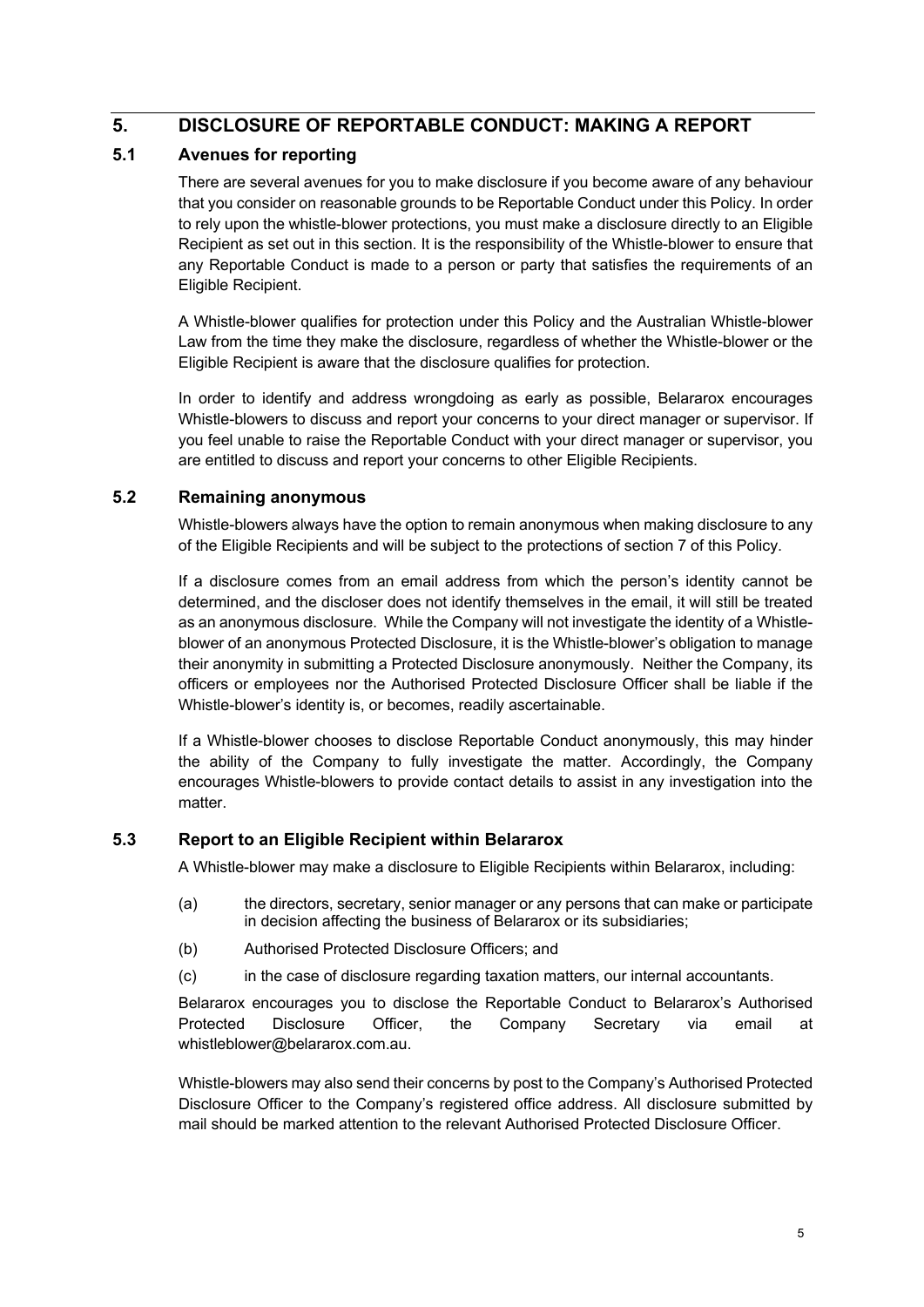#### **5.4 Other avenues for reporting outside of Belararox**

A Whistle-blower may also make a disclosure to Eligible Recipients outside of Belararox at any time, being:

- (a) an auditor, or a member of the audit team conducting the audit;
- (b) ASIC;
- (c) APRA;
- (d) a Commonwealth body otherwise prescribed by the Regulations<sup>3</sup>;
- (e) in the case of disclosure regarding taxation matters, the Commissioner of Taxation through the Australian Taxation Office's website, our registered tax agent or BAS agent (within the meaning of the Tax Agent Services Act) who provides tax agent services (within the meaning of the Tax Agent Services Act) or BAS services (within the meaning of the Tax Agent Services Act ) to Belararox or an Associate;
- (f) a lawyer for the purposes of obtaining legal advice or legal representation in relation to the operation of the Australian Whistle-blower Laws; (even in the event the legal practitioner concludes that a disclosure does not relate to Reportable Conduct); or
- (g) in the case of an Emergency Disclosure or Public Interest Disclosure only, a Journalist or a Parliamentary Member, but only where the Whistle-blower has previously made a disclosure to ASIC, APRA or a prescribed body and written notice to the body to which the disclosure was made. In the case of a Public Interest Disclosure, at least 90 days must have passed since that previous disclosure.

For further information on making a disclosure to ASIC or APRA, please refer to their websites and appropriate information sheets from time to time. For further information on making a disclosure to ASIC, APRA or another Commonwealth body prescribed by Regulation<sup>4</sup> see ASIC Information Sheet 239 *How ASIC handles Whistle-blower reports* (https://asic.gov.au/about-asic/asic-investigations-and-enforcement/whistleblowing/howasic-handles-whistleblower-reports/).

### **6. INVESTIGATIVE PROCESS**

Belararox will investigate all matters the subject of a disclosure as soon as practicable after the disclosure has been received by Belararox. Upon receipt of a report, Belararox will assess whether the disclosure received falls within the scope of the Policy and requires a formal, indepth investigation.

#### **6.1 Investigation**

If an investigation is required, then Belararox will determine:

- (a) the nature and scope of the investigation, including whether to conduct an internal investigation or appoint an independent external third party;
- (b) the person(s) that should lead the investigation;
- (c) the nature of any technical, financial or legal advice that may be required to support the investigation:
- (d) the timeframe of the investigation; and
- (e) handle the disclosure and any investigation confidentially, when it is practical and appropriate.

Belararox will endeavour to investigate all disclosures raised under this Policy in a thorough, objective, fair and independent manner, having regard to the nature of the alleged Reportable

 $3$  As at date of policy there are no Regulations in place in relation to the Australian Whistle-blower Laws.  $4$  As at date of policy there are no Regulations in place in relation to the Australian Whistle-blower Laws.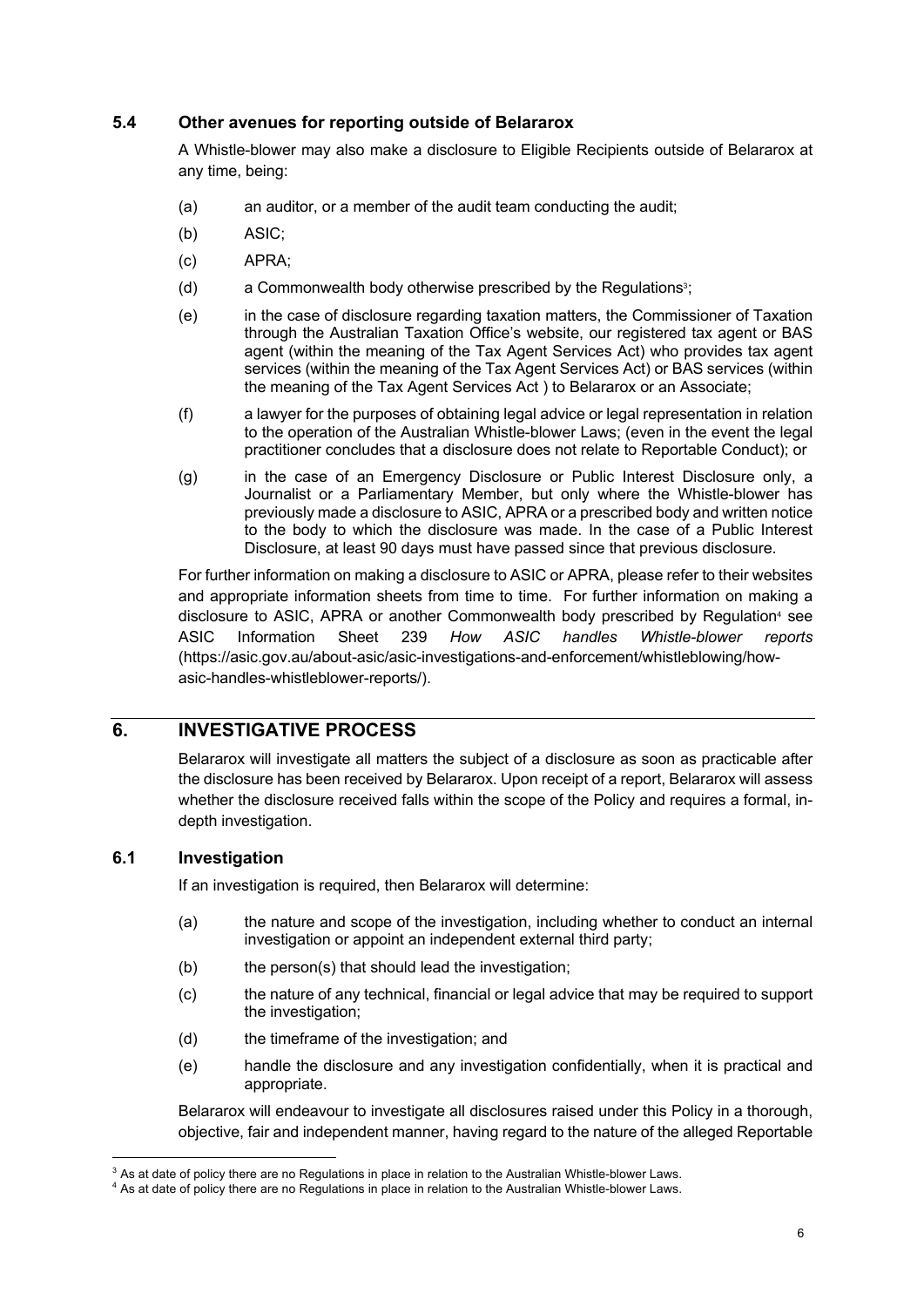Conduct however Belararox acknowledges that there may be practical limitations where the Whistle-blower does not disclose their identity. Where the report has been made anonymously, Belararox will investigate based on the information provided.

The nature of the investigation report (and whether it will be available to the discloser) will be assessed on a case by case basis according to the nature and circumstances of the allegation.

Where appropriate, the Whistle-blower will be advised on the progress of the report and investigation. With your consent Belararox may also allocate a support person for you within the organisation. Belararox strongly enforces the protections outlined in section 7 below.

During the course of the investigation, management will determine whether to stand down the person against whom the allegations have been made until the issue is resolved.

#### **6.2 Keeping the discloser informed**

Each disclosure will be acknowledged within a reasonable period after received provided the discloser can be contacted.

Belararox endeavours to provide each Whistle-blower with updates at various stages of the investigation process but will do so on an ad hoc basis.

#### **6.3 Record keeping and information sharing procedures**

To ensure confidentiality in accordance with section 7.2 below, Belararox has implemented record keeping and information sharing procedures to ensure:

- (a) all paper and electronic documents and other materials relating to the disclosures and investigations (if any) are stored securely;
- (b) all information relating to a disclosure or investigation (if any) can only be accessed by those directly involved in managing and investigating;
- (c) only a restricted number or people who are directly involved in handling and investigating a disclosure are made aware of a discloser's identity or information that is likely to lead to the identification of the discloser; and
- (d) communication and documents relating to an investigation are not sent to an email address or printer that can be accessed by other staff.

The unauthorised release of information without the Whistle-blower's consent to any person not involved in the investigation (other than the Board) is a breach of this Policy, subject to any requirements of applicable law.

# **7. COMPANY SUPPORT AND FAIR TREATMENT OF EMPLOYEES**

Belararox will ensure your confidentiality in respect to all matters raised under this Policy. In all circumstances, Belararox is committed to ensuring that individuals that make a disclosure will be treated fairly and will not suffer any detriment.

Whistle-blowers that make Protected Disclosure must not be personally disadvantaged by dismissal, demotion, any form of harassment, discrimination or current or future bias or unfavourable treatment as a result of submitting a Protected Disclosure.

If a Whistle-blower is subjected to unfavourable treatment as a result of submitting a Protected Disclosure, the Whistle-blower should inform an Authorised Protected Disclosure Officer immediately.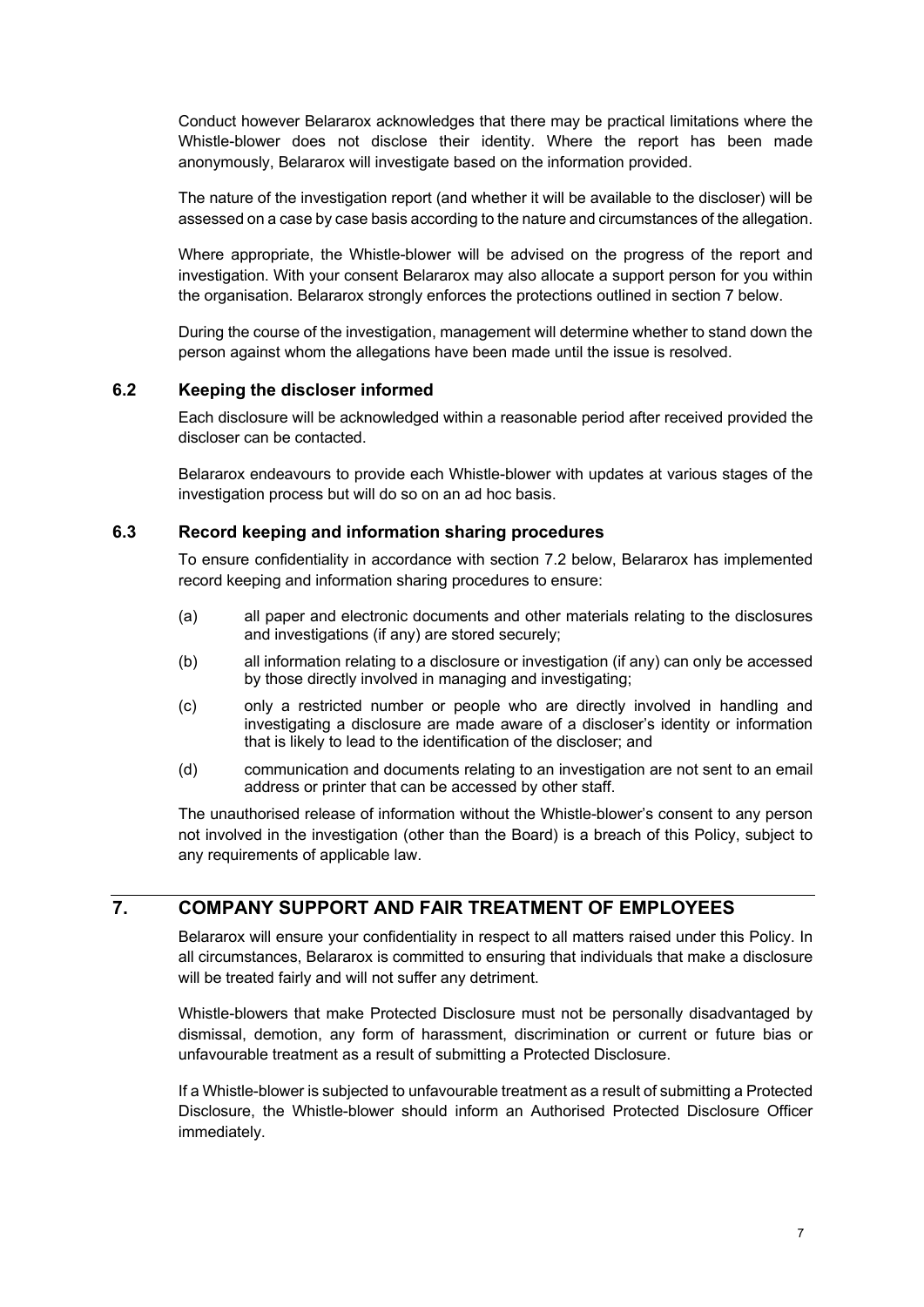## **7.1 Protection against detrimental conduct and/or victimisation**

In accordance with our Code of Conduct, Belararox is committed to ensuring you are protected against any detrimental conduct in your employment or relationship with the company. Belararox will take all reasonable steps to protect individual Whistle-blowers against retaliation. This may involve gathering information from the Whistle-blower regarding:

- (a) the risk of their identity becoming known;
- (b) who they fear might cause detriment to them;
- (c) whether they are any existing conflicts or problems in the work place; and
- (d) whether there have already been threats to cause detriment.

Examples of detrimental treatment you will be protected from includes dismissal, termination of employment, demotion, harassment, discrimination, disciplinary action, unlawful discrimination, bias, threats or other unfavourable treatment connected with making a disclosure.

If you experience any detrimental treatment as a result of making a report or disclosing behaviour under this Policy, or you are concerned about how the Policy has been applied to you, Belararox encourages you to inform an Authorised Protection Disclosure Officer or any other officer or senior manager of Belararox.

Belararox takes any breach of this Policy seriously and any breach or unfair treatment of a Whistle-blower will result in disciplinary actions against the offenders. However, Belararox retains the ability to raise matters outside of the disclosure made by the Whistle-blower that arise in the ordinary course of their employment or engagement. For example, ordinary performance reviews/management or unrelated misconduct concerns.

A Whistle-blower is entitled to seek compensation and other remedies through the courts if they suffer loss, damage or injury because of their Protected Disclosure and Belararox failed to take reasonable precautions and exercise due diligence to prevent the detrimental conduct. Belararox encourages Whistle-blowers to seek independent legal advice first.

#### **7.2 Protection of your identity and confidentiality**

Information received from the Whistle-blower (or information that could lead to identification of the Whistle-blower) will be treated strictly as confidential and will not be shared unless the Whistle-blower has provided consent (in writing), Belararox is required or compelled by law to do so or it is appropriate to disclose the information to a regulator under legislation.

Belararox will ensure that, where it is required to investigate a disclosure, it will take reasonable steps to reduce the risk of revealing the identity of the Whistle-blower. Any disclosure of information that may lead to the identity of the Whistle-blower being disclosed will be made on a strict confidential basis.

All files, investigations and disclosures will be retained in a secure location. Where this information is unauthorised and released to persons not directly involved, it will be a breach of this Policy.

Once a disclosure is received under this Policy, subject to any legal obligations, Belararox will only reveal the identity of a Whistle-blower or information likely to identify a Whistle-blower if:

- (a) the Whistle-blower consents to disclosure of their identity;
- (b) it is reasonably necessary for the effective investigation of the matter (although all steps will be taken to reduce the risk of revealing the Whistle-blower's identity);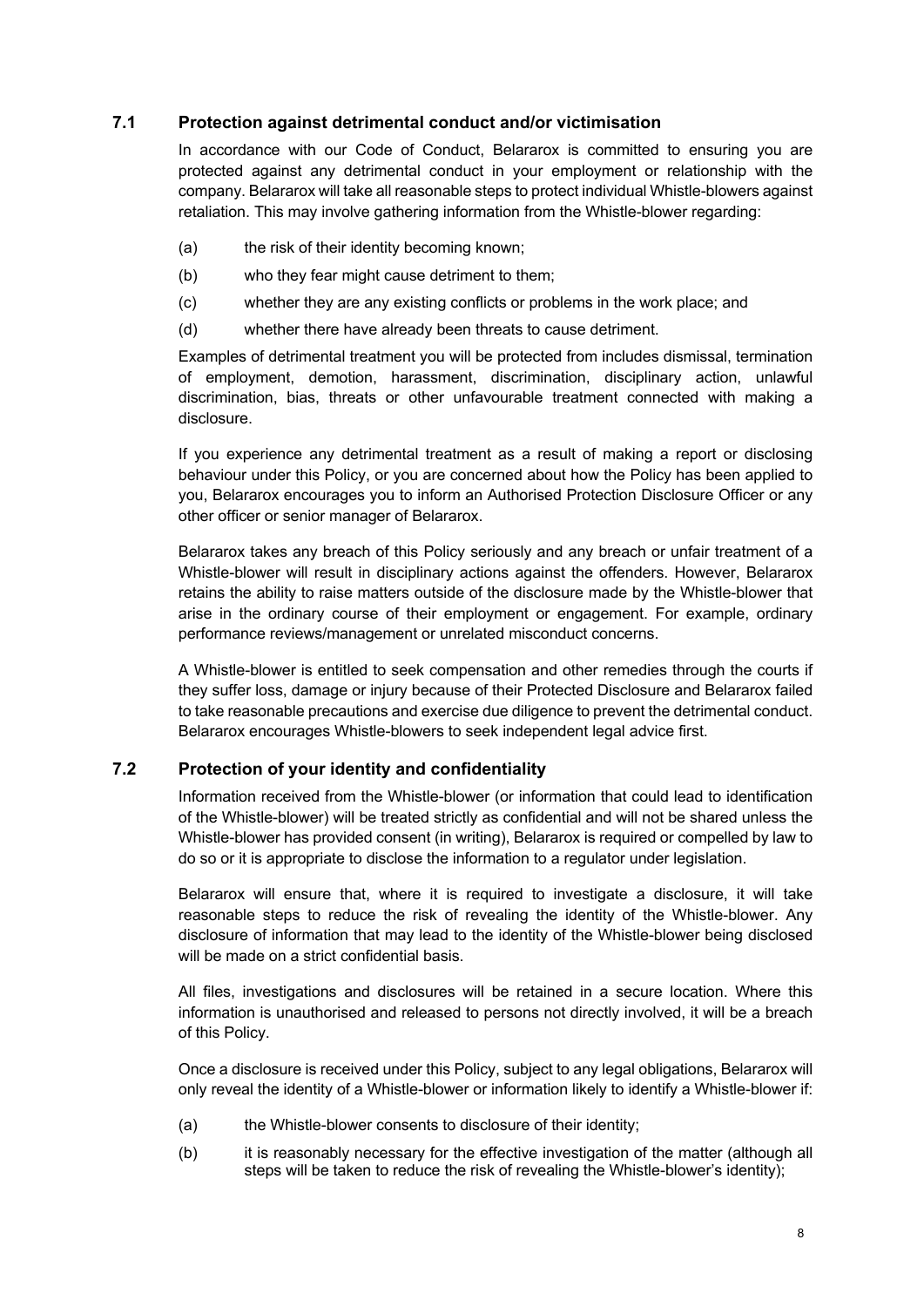- (c) the concern is reported to ASIC, APRA or the Australian Federal Police;
- (d) the concern is reported to the Commissioner of Taxation if the disclosure relates to the tax affairs of Belararox or an Associate of Belararox; or
- (e) raised with a legal practitioner for the purpose of obtaining legal advice or legal representation about the operation of the Australian Whistle-blower Laws.

No person at Belararox may disclose or produce to a court or tribunal any information or documents which discloses the identity of a Whistle-blower (or is likely to reveal the identity of the Whistle-blower) without seeking the advice of counsel.

Breaches of confidentiality or release of information under this Policy will be taken extremely seriously and will be subject to the disciplinary processes of Belararox. Further, any individual or entity who discloses the identity of a Whistle-blower who has elected to remain anonymous faces criminal penalties, civil penalties as well as disciplinary proceedings. To lodge a complaint about a breach of confidentiality, a Whistle-blower may contact the Company Secretary or the Chairman at Belararox or contact an outside regulator, such as ASIC, APRA or the ATO.

Further protections are provided under the Australian Whistle-blower Laws subject to certain conditions being met.

For more information about these laws, see the information available on the ASIC website (at Information Sheet 238 *Whistle-blower rights and protections* (INFO 238)) and the ATO website (at https://www.ato.gov.au/general/gen/whistleblowers/).

#### **7.3 Protections under the Corporations Act**

The Corporations Act provides certain immunities where the individual is a Whistle-blower and has reasonable grounds to suspect the information disclosed concerns misconduct or an improper state of affairs relating to Belararox or any of its subsidiaries. A disclosure must be made to one of the Eligible Recipients outlined in this Policy.

Where these circumstances exist, the following protections will apply:

- (a) the individual Whistle-blower is immune from any civil, criminal or administrative legal action for making the disclosure, including disciplinary action relating to the conduct of making the disclosure;
- (b) no contractual or other remedy may be enforced, and no contractual or other right may be exercised, against the person on the basis of the disclosure;
- (c) subject to certain conditions, information reported is not admissible in evidence in criminal proceedings or those involving a penalty against the Whistle-blower except in relation to false information;
- (d) anyone who causes or threatens to cause detriment to a Whistle-blower or another due to a report or belief that a report has been made, may be guilty of an offence and may be liable for damages; and
- (e) subject to limited exceptions summarised in this Policy, the person to whom the Protected Disclosure is made must not disclose the substance of the Protected Disclosure, the Whistle-blower's identity or information likely to lead to identification of the Whistle-blower.

If the person receiving the Protected Disclosure discloses the substance or identity of the Whistle-blower or the report without consent, to anyone except ASIC, APRA, the Australian Federal Police or a legal practitioner, they will commit an offence.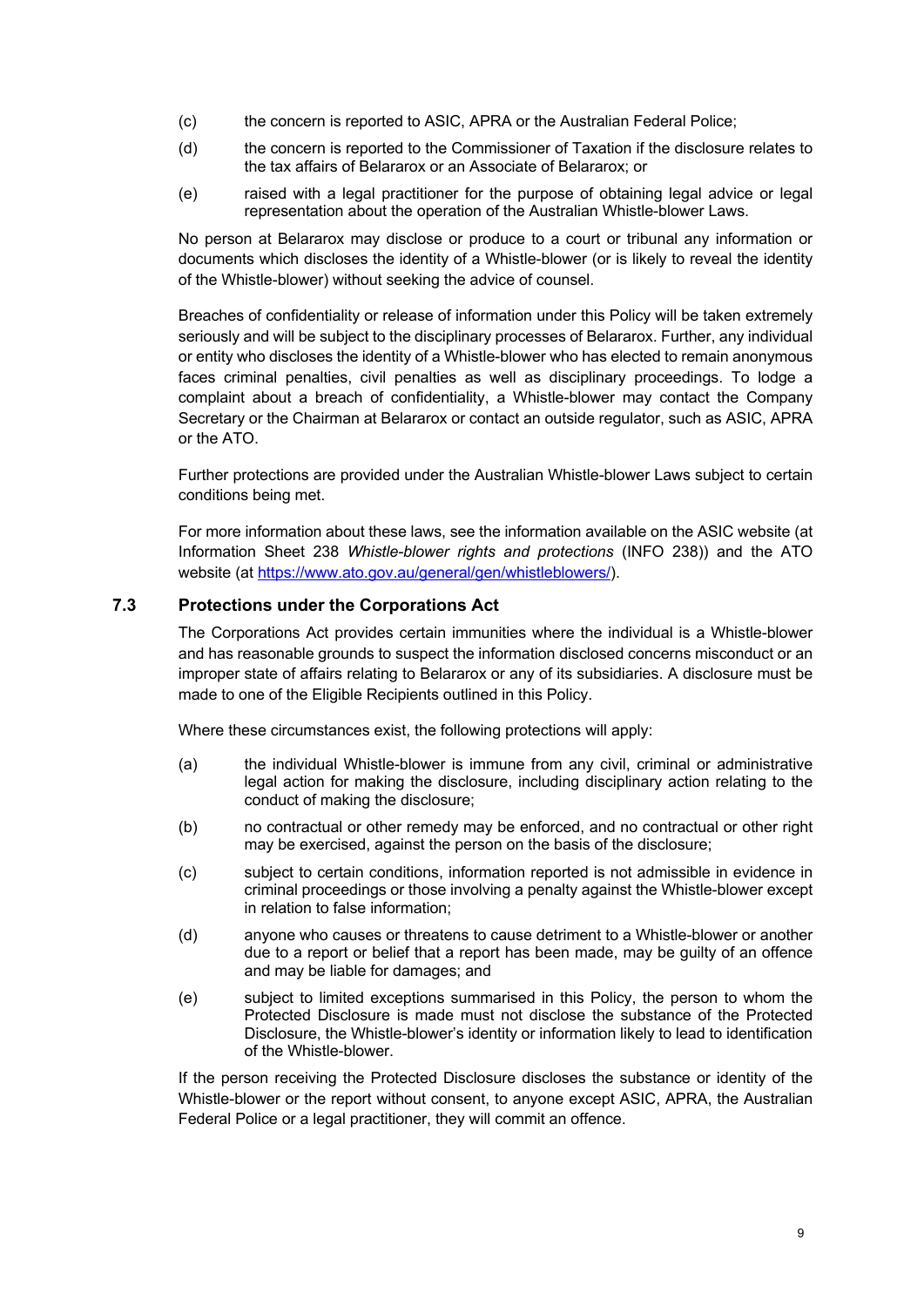### **7.4 Protections under the Taxation Administration Act**

Where disclosure is made in accordance with the Taxation Administration Act, a Whistleblower will be protected by certain immunities provided for under that Act. The protections include the following:

- (a) the Whistle-blower is not subject to any civil, criminal or administrative liability (including disciplinary action) for making the disclosure;
- (b) no contractual or other remedies may be enforced, and no contractual or other right may be exercised, against the Whistle-blower for making the disclosure;
- (c) where the disclosure was made to the Commissioner of Taxation, the reported information is not admissible against the Whistle-blower in criminal proceedings or in proceedings for the imposition of a penalty, except where the proceedings are concerned with whether the information is false;
- (d) unless the Whistle-blower has acted unreasonably, a Whistle-blower cannot be ordered to pay costs in any legal proceedings in relation to a disclosure;
- (e) anyone who causes or threatens to cause detriment to a Whistle-blower or another person in the belief or suspicion that a report has been made, or may have been made, proposes to or could be made, may be guilty of an offence and liable to pay damages;
- (f) a Whistle-blower's identity cannot be disclosed to a Court or tribunal except where considered necessary; and
- (g) the person receiving the disclosure commits an offence if they disclose the substance of the disclosure or the Whistle-blower's identity, without the Whistleblower's consent, to anyone except the Commissioner of Taxation, the Australian Federal Police or a legal practitioner for the purpose of obtaining legal advice or representation in relation to the disclosure.

#### **7.5 Protections do not extend to the Whistle-blower's conduct**

Despite the protections for making a disclosure in section 7.3 and 7.4 above, the Whistleblower is not protected from civil, criminal, contractual or administrative liability (including disciplinary action) for any of his or her conduct which may be revealed in connection with the Reportable Conduct the subject of the Protected Disclosure (other than the conduct of making the disclosure itself). However, if the Whistle-blower discloses such conduct and actively cooperates in the investigation in which they may be implicated, there may be some cases where the fact they have made a report will be taken into account as a mitigating factor when determining actions which may be taken against them.

### **8. ENQUIRIES**

If you have any queries on this Policy, including:

- (a) how this Policy works;
- (b) what this Policy covers; or
- (c) how a disclosure might be handled,

you may contact the Company Secretary at Belararox to obtain accurate and confidential advice or information.

# **9. POLICY REVIEW AND AMENDMENT**

This Policy will be regularly reviewed from time to time by the Audit and Risk Committee to ensure it remains effective and is aligned with the best practice standards. This Policy cannot be amended without approval of the Belararox Board.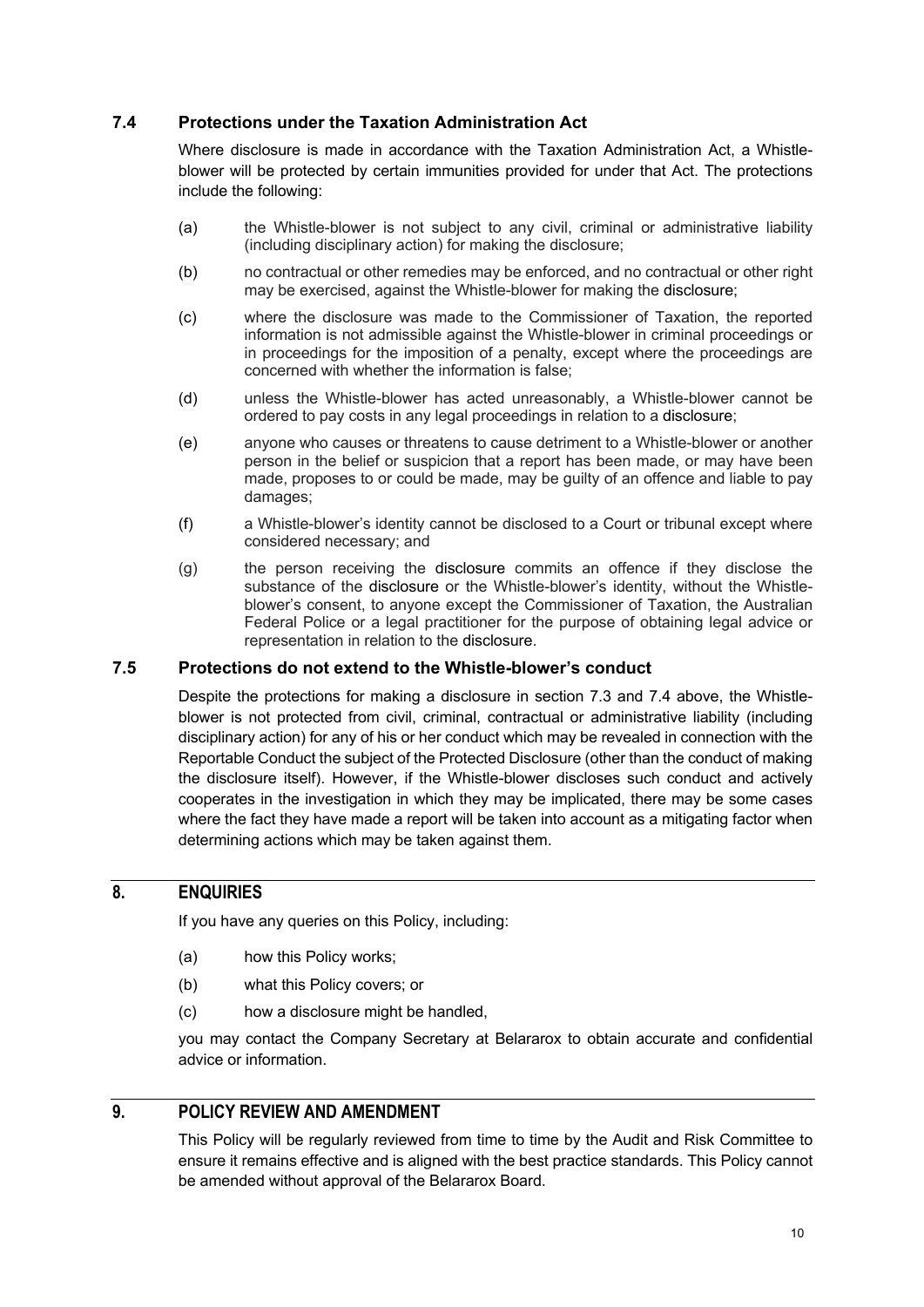#### **GLOSSARY**

**APRA** means the Australian Prudential Regulation Authority.

**ASIC** means the Australian Securities and Investments Commission.

**Associate** means any individual who is:

- (a) an associate within the meaning of the Corporations Act; or
- (b) if the disclosure relates to our tax affairs, an associate within the meaning of section 318 of the *Income Tax Assessment Act 1936* (Cth).

**ASX Corporate Governance Principles and Recommendations** means the principlesbased recommendation released by the ASX Corporate Governance Council from time to time.

**ATO** means the Australian Taxation Office.

**Australian Whistle-blower Laws** means either or both of the regimes contained in Part 9.4AAA of the Corporations Act and Part IVD of the Taxation Administration Act.

**Authorised Protected Disclosure Officer** means any person nominated by Belararox from time to time, including the person(s) identified in the table in section 5.3.

**Corporations Act** means *Corporations Act 2001* (Cth).

**Corporations Legislation** means the:

- (a) Corporations Act;
- (b) *Australian Securities and Investments Commission Act 2001* (Cth);
- (c) *Banking Act 1959* (Cth);
- (d) *Financial Sector (Collection of Data) Act 2001* (Cth);
- (e) *Insurance Act 1973* (Cth);
- (f) *Life Insurance Act 1995* (Cth);
- (g) *National Consumer Credit Protection Act 2009* (Cth);
- (h) *Superannuation Industry (Supervision) Act 1993* (Cth); and
- (i) any instrument made under an Act referred above.

**Eligible Person** has the meaning given to it in section 3.1.

#### **Eligible Recipient** means**:**

- (a) an Authorised Protected Disclosure Officer;
- (b) a director, secretary, officer or senior manager of the Company (for example, the immediate senior manager of the Whistle-blower) or any of its subsidiaries;
- (c) an auditor, or a member of the audit team conducting the audit, or actuary of the Company or any subsidiary;
- (d) ASIC;
- (e) APRA;
- (f) a Commonwealth body otherwise prescribed by the Regulations;
- (g) in the case of disclosure regarding taxation matters, the Commissioner of Taxation through the Australian Taxation Office's website, our registered tax agent or BAS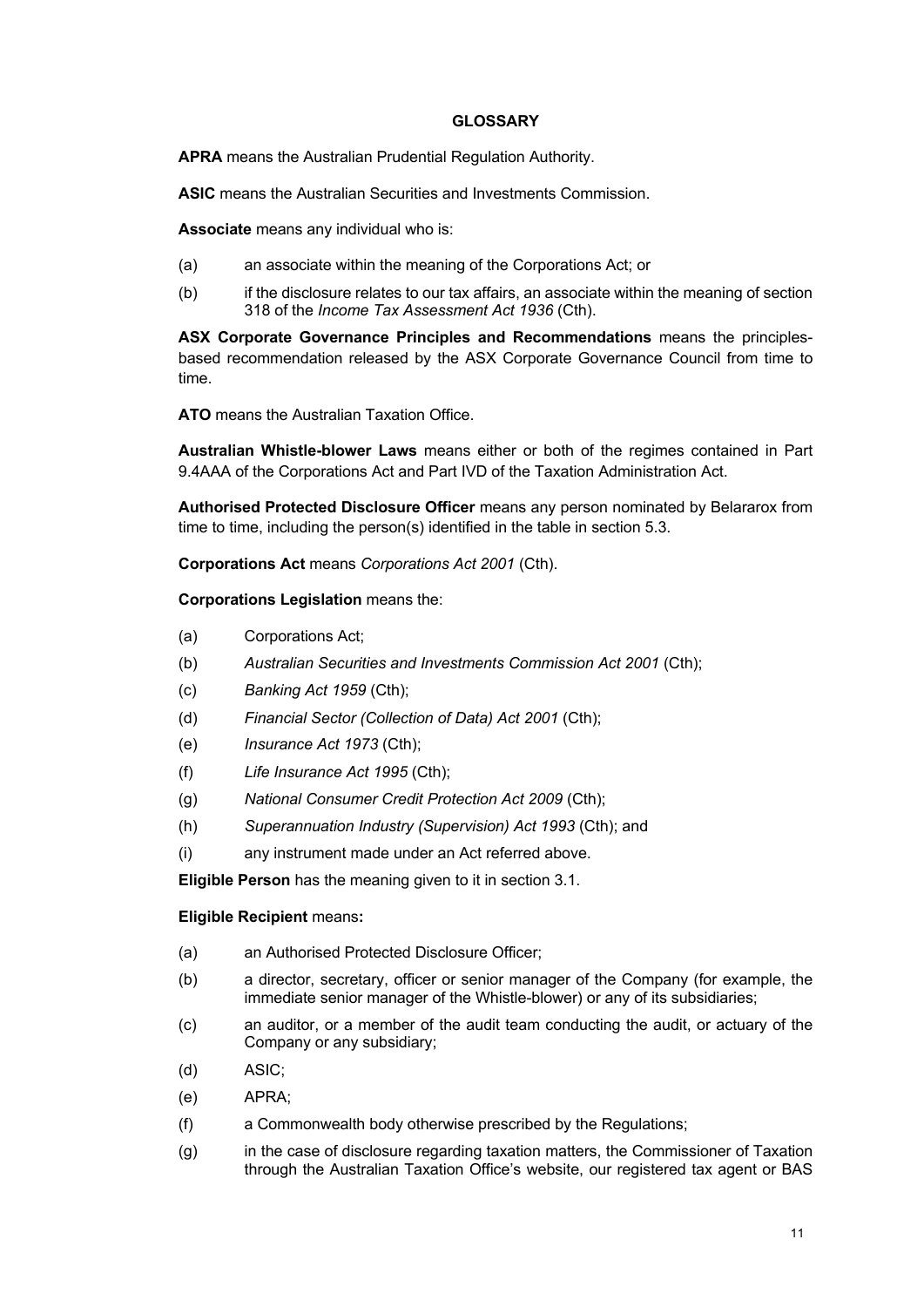agent (within the meaning of the Tax Agent Services Act) who provides tax agent services (within the meaning of the Tax Agent Services Act) or BAS services (within the meaning of the Tax Agent Services Act ) to the Group or Belararox's internal accountants;

- (h) a legal practitioner, but only to the extent the disclosure was made to that legal practitioner for the purpose of obtaining legal advice or legal representation in respect of the operation of the whistle-blower regime under the Australian Whistleblower Laws to the Protected Disclosure; and
- (i) in the case of an Emergency Disclosure or Public Interest Disclosure only, a Journalist or a Parliamentary Member.

**Emergency Disclosure** means circumstances where:

- (a) a Protected Disclosure was previously made to ASIC, APRA or another Commonwealth body proscribed by the Regulations;
- (b) the Eligible Person has reasonable grounds to believe that the Reportable Conduct concerns a substantial and imminent danger to the health or safety of one or more persons or to the natural environment;
- (c) before making the Emergency Disclosure, the Eligible Person has provided to the Eligible Recipient to which the previous disclosure was made under paragraph (a) above, a written notification that includes sufficient information to identify the previous disclosure and states that the Eligible Person intends to make an emergency disclosure; and
- (d) the extent of the information disclosed in the emergency disclosure is no greater than is necessary to inform the Journalist or Parliamentary Member of the substantial and imminent danger.

**Journalist** means a person who is working in a professional capacity as a journalist for any of the following:

- (a) a newspaper or magazine;
- (b) a radio or television broadcasting services; or
- (c) an electronic service (including a service provided through the internet) that is operated on a commercial basis and is similar to a newspaper, magazine or radio or television broadcast.

**Parliamentary Member** means a member of the Parliament of the Commonwealth, a State or a Territory.

**Protected Disclosure** means a disclosure of Reportable Conduct made to the relevant Eligible Recipient by an Eligible Person in accordance with this Policy.

**Public Interest Disclosure** means circumstances where:

- (a) Protected Disclosure was previously made to ASIC, APRA or another Commonwealth body proscribed by the Regulations, and at least 90 days has passed since the previous disclosure was made;
- (b) the Eligible Person does not have reasonable grounds to believe that action is being, or has been, taken to address the Reportable Conduct to which the previous disclosure relates;
- (c) the Eligible Person has reasonable grounds to believe that making a further disclosure of the Reportable Conduct to a Journalist or Parliamentary Member would be in the public interest;
- (d) before making the Public Interest Disclosure, the Eligible Person has provided to the Eligible Recipient to which the previous disclosure was made under paragraph (a) above, a written notification that includes sufficient information to identify the